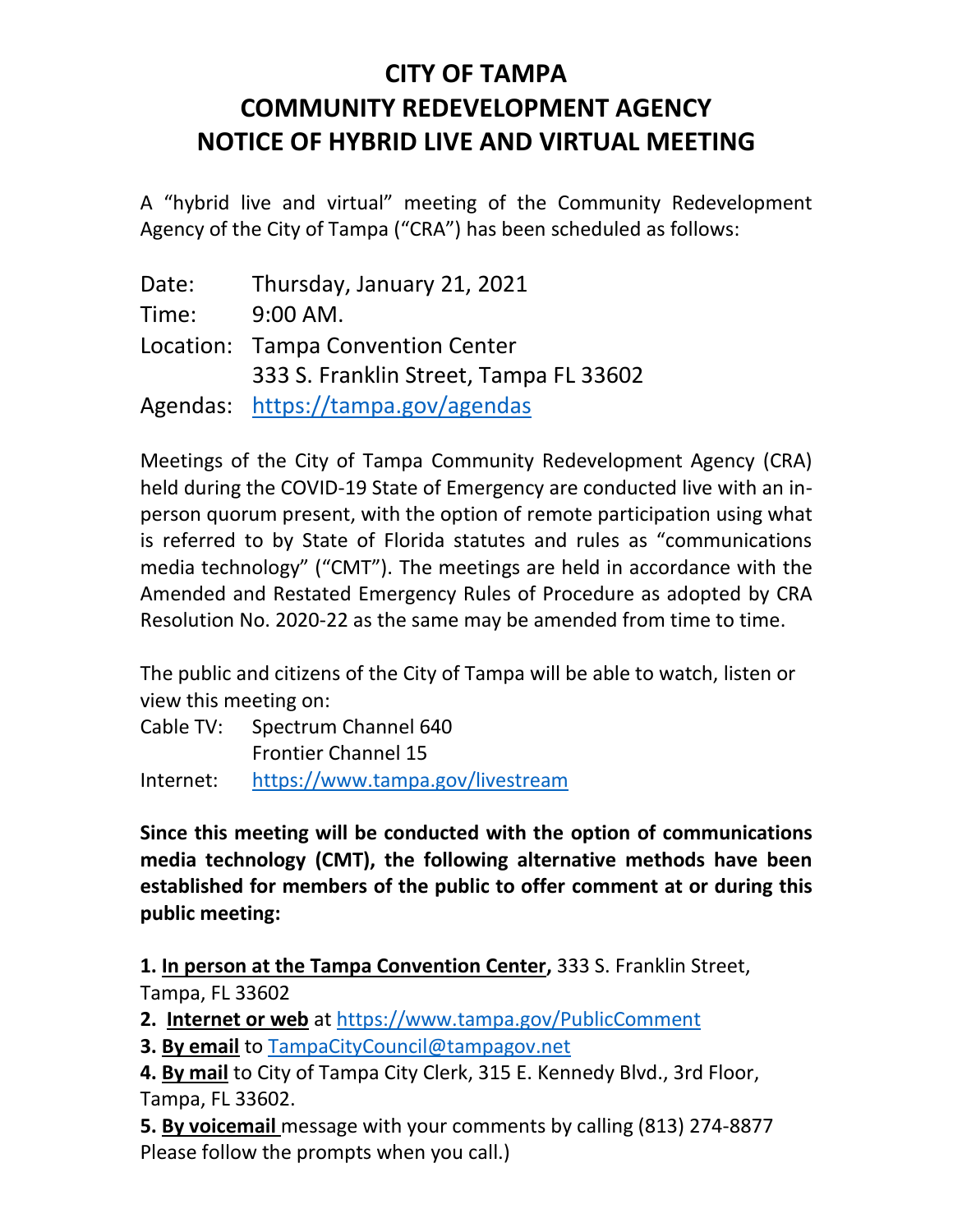## **6. Speak remotely during public comment or during a public hearing:**

Complete the form at<https://www.tampa.gov/PublicComment> **AND** stating on the form under Request Type that you wish to speak live during the public comment period. You will be contacted with additional instructions.

## **7. Participating using CMT at the Tampa Convention Center:**

Those individuals who do not have access to a communications media device or are otherwise unable to participate via communications media technology, or who do not wish to speak inside the meeting room due to public health concerns during the COVID 19 State of Emergency may utilize the communications media technology device that will be made available to the public by the City of Tampa, during the hybrid live/virtual meeting, at:

The Tampa Convention Center 333 S. Franklin Street, Tampa, FL 33602 (Channel Entrance, only)

*PLEASE NOTE: Use of masks and social distancing inside the building are required.*

All written or voicemail comments for CRA matters must be received no later than **24 hours prior to the meeting**, in order to be made part of the official record of the meeting. Registration for speaking **remotely** on all CRA matters should also be completed by **24 hours prior to the meeting.**

Public comments, prerecorded and live, will be heard at the start of the meeting at the direction of the CRA. If applicable, comments specific to a public hearing or item on the agenda will be heard when it appears on the agenda.

Written comments may not exceed 400 words. Live public comment will be heard at the start of the meeting. Written comments received by mail or email will be distributed to the CRA, and will also be included in the permanent record of the meeting. All public comments timely received by mail, email or by remote participation via CMT will be afforded equal consideration as if the public comments were made in person. **Persons requiring help in accessing this means of public participation should call 813-274-8397 for assistance**.

For additional information regarding participation at the CRA meeting, please contact CRA Attorney Morris Massey at [Morris.Massey@tampagov.net](mailto:Morris.Massey@tampagov.net) or 813-274-8792.